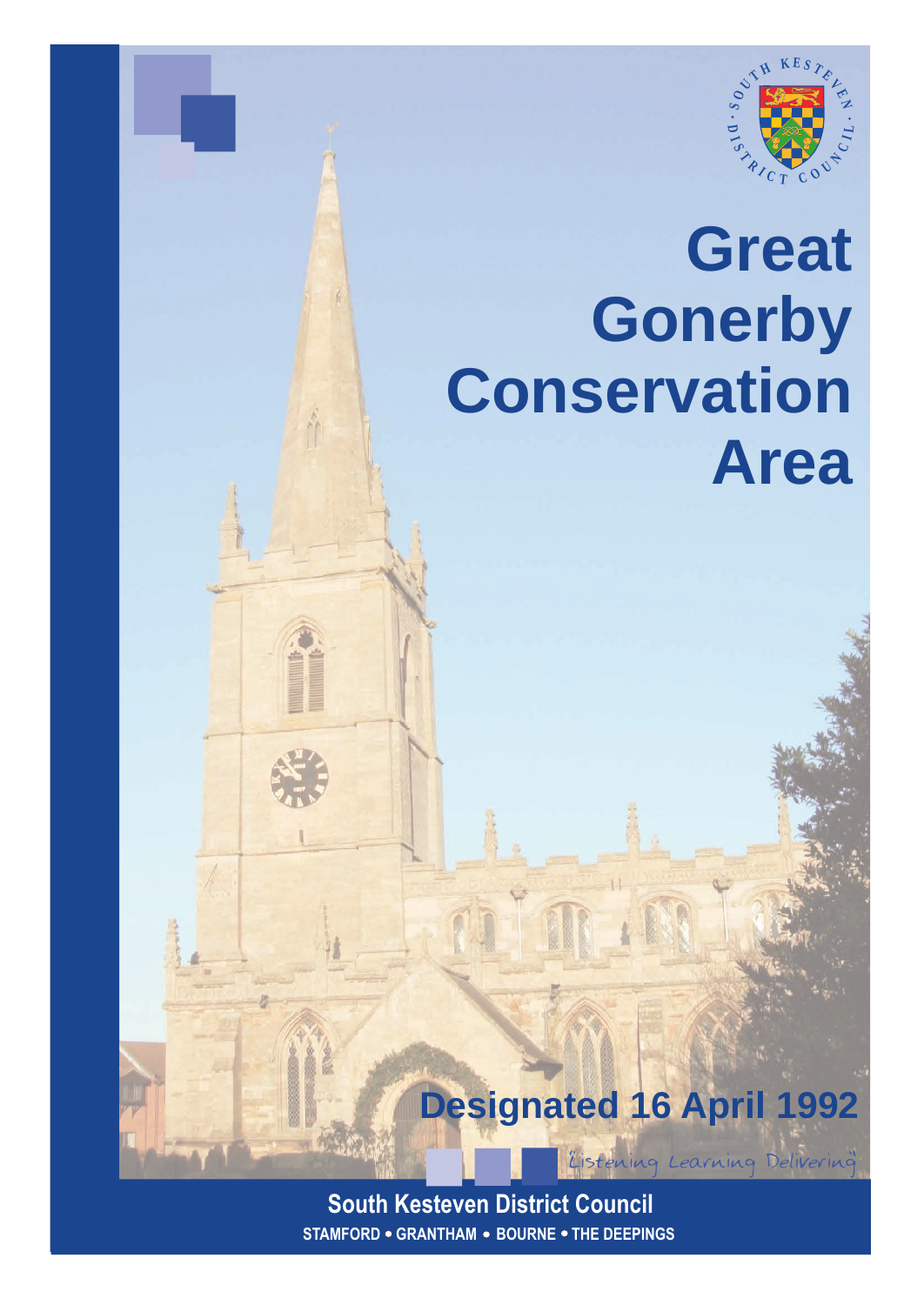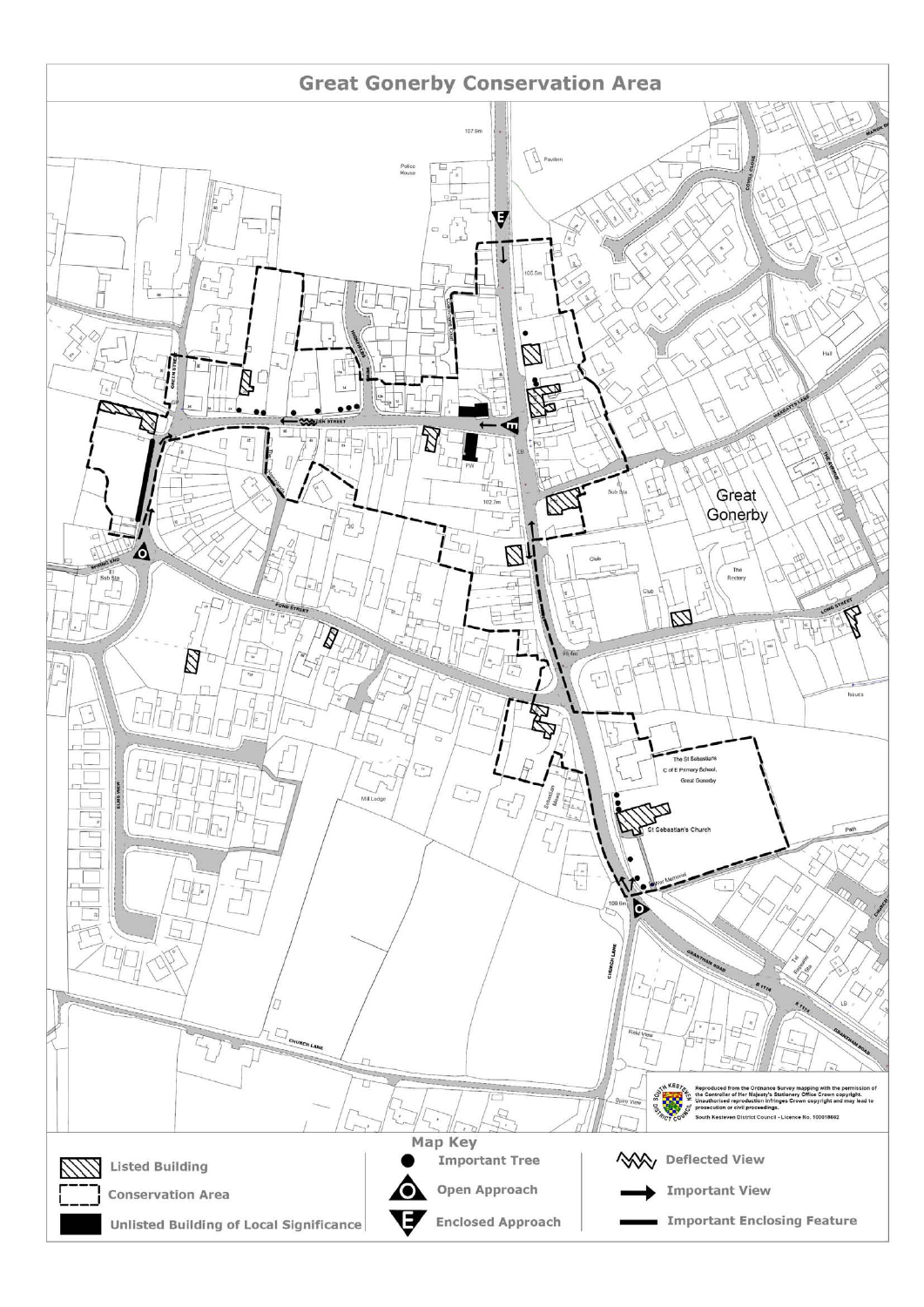# **Character Appraisal**

#### **Location and Context**

The village of Great Gonerby lies some 2 miles northwest of Grantham along the old Great North Road and is situated on a hilltop overlooking the Vale of Belvoir, with Gonerby hill to the south and Newark hill to the north. The village was established as a Viking settlement circa 900AD and is mentioned in the Domesday Book. It was one of a number of villages which formed part of the Belton House estate, owned by the Brownlow family, and developed as an agricultural settlement.

#### **Planning Policy Context**

Conservation areas are designated under the provisions of Section 69 of the Planning (Listed Buildings and Conservation Areas) Act 1990. A conservation area is defined as "an area of special architectural or historic interest the character or appearance of which it is desirable to preserve or enhance". It is the quality and interest of an area, rather than that of individual buildings, which is the prime consideration in identifying a conservation area.

Section 71 of the same Act requires local planning authorities to formulate and publish proposals for the preservation and enhancement of any parts of their area that are designated as conservation areas. Section 72 specifies that, in making a decision on an application for development in a conservation area, special attention shall be paid to the desirability of preserving or enhancing the character or appearance of that area.

This document should be read in conjunction with national planning policy guidance, particularly Planning Policy Guidance Note 15 (PPG 15) – Planning and the Historic Environment.

#### **Conservation Area Boundary**

The conservation area is based principally around two streets, High Street and Green Street. High Street runs north to south through the village and the boundary terminates at the southern edge after St Sebastian's Church, which separates the historic centre from modern housing developments on the southern outskirts of the village. The boundary continues north along High Street, following the line of development on the west side and terminates at the northern end of the village. On the east side, the area of modern development from the junction with Long Street up to the Recruiting Sergeant public house is excluded from the boundary.

The boundary extends to the west from High Street along Green Street, incorporating all properties on the north side. On the south side, properties up to the junction with The Hemplands public footpath are included within the boundary. Beyond this point the boundary follows the line of the road and sweeps around to incorporate the western side of Pond Street up to the intersection with Spring End.

#### **Spatial Character and Townscape Quality**

The conservation area can only be approached from the north or south along the B1174 which bisects the village. The southern approach has an open feel due to the width of the road and the presence of grass verges which soften the appearance of the kerbs. The road curves gently to the east presenting attractive views of St Sebastian's Church, framed by the mature trees which line the boundary to the churchyard. In contrast, from the north the road is located in a cutting which creates an enclosed approach to the village. Beyond the brow of the hill, the road opens out into pleasant deflected views along High Street with St Sebastian's spire in the background.

To the south, High Street has a relatively low density of development and an open character, which is reinforced by the width of the pavement and the schoolyard of the Church of England School. The Grade I listed St Sebastian's Church is a landmark building which dominates the southern edge of the village due to its position on top of the steep hill. The spire forms the backdrop to views along High Street from the north.

The character of High Street becomes more enclosed beyond the junction with Pond Street as there is a higher density of development and buildings abut directly onto the street. Building plots are irregular in size and distribution but a continuous frontage is maintained by the presence of boundary walls which enclose the gardens of larger properties located further north along the western side of High Street. The mature trees on either side of Court Leys Farmhouse enhance the appearance of the adjoining buildings. The Recruiting Sergeant public house is set back from the pavement, which coincides with a slight widening of the road, creating a small open space within a mainly enclosed street scene.

At its eastern end Green Street has a relatively high density of development with buildings fronting directly onto the street, or with modest front gardens bounded by low brick boundary walls. The enclosed character is further emphasised by the absence of a footway on the northern side. The shallow curve of the road creates deflected views along the street.

The character changes beyond the junction with Highfields Mews, buildings on the north side are larger and set back from the road within generous grounds bounded by coursed stone walls. The view from this point is terminated by Sutton House, an imposing early 19th century three storey dwelling.

Continuing westwards the character changes briefly, becoming more enclosed with a terrace of five properties abutting the street with modest front gardens. As Green Street curves around to join Pond Street, a more open character emerges, which is reinforced by glimpses of open fields to the rear of Sutton House visible through the gap between the house and the high boundary wall, which is an important enclosing feature, on the western side of Pond Street. The view back towards High Street is framed by mature trees within the gardens of the larger properties.